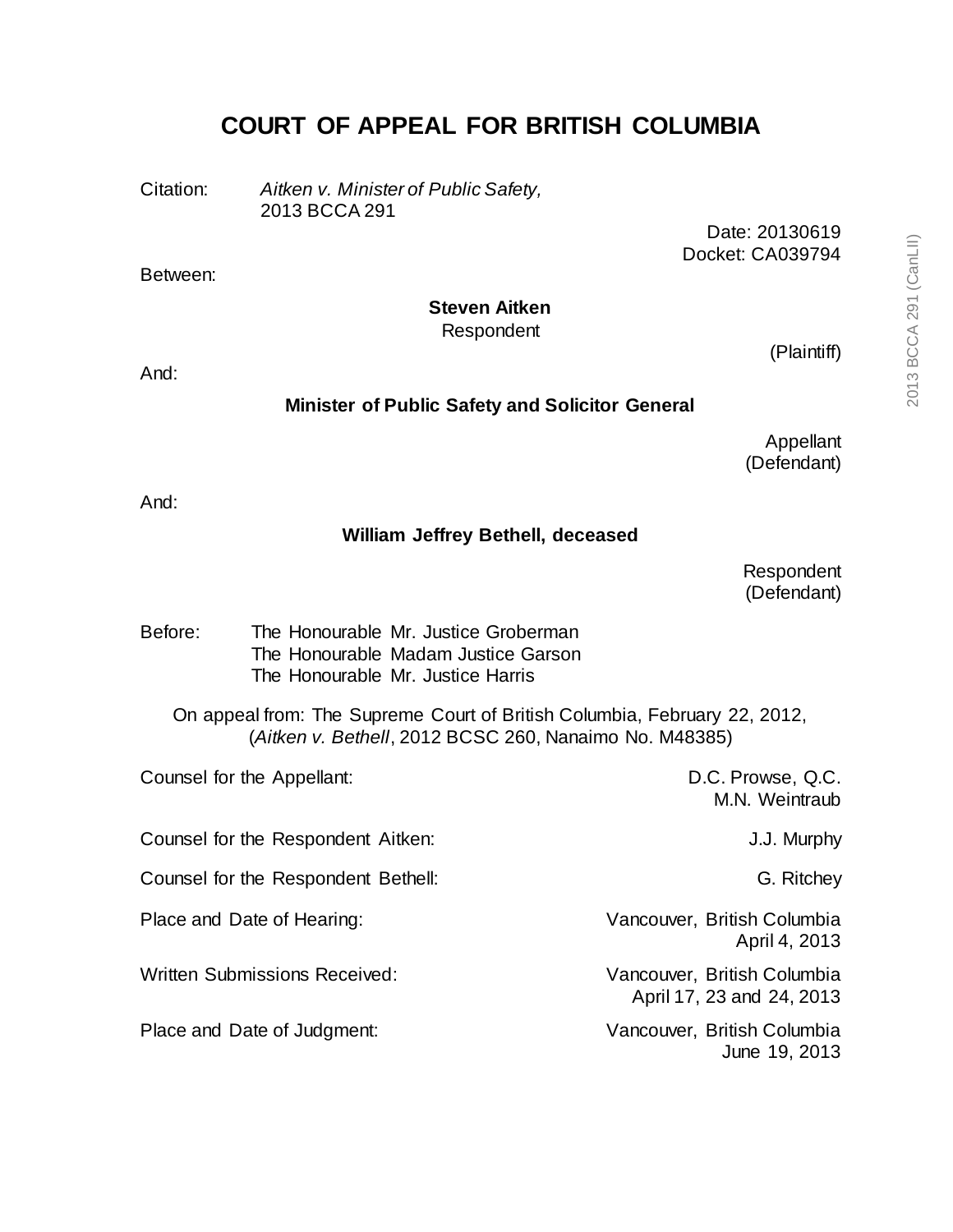## **Written Reasons by:**

The Honourable Mr. Justice Groberman

# **Concurred in by:**

The Honourable Madam Justice Garson The Honourable Mr. Justice Harris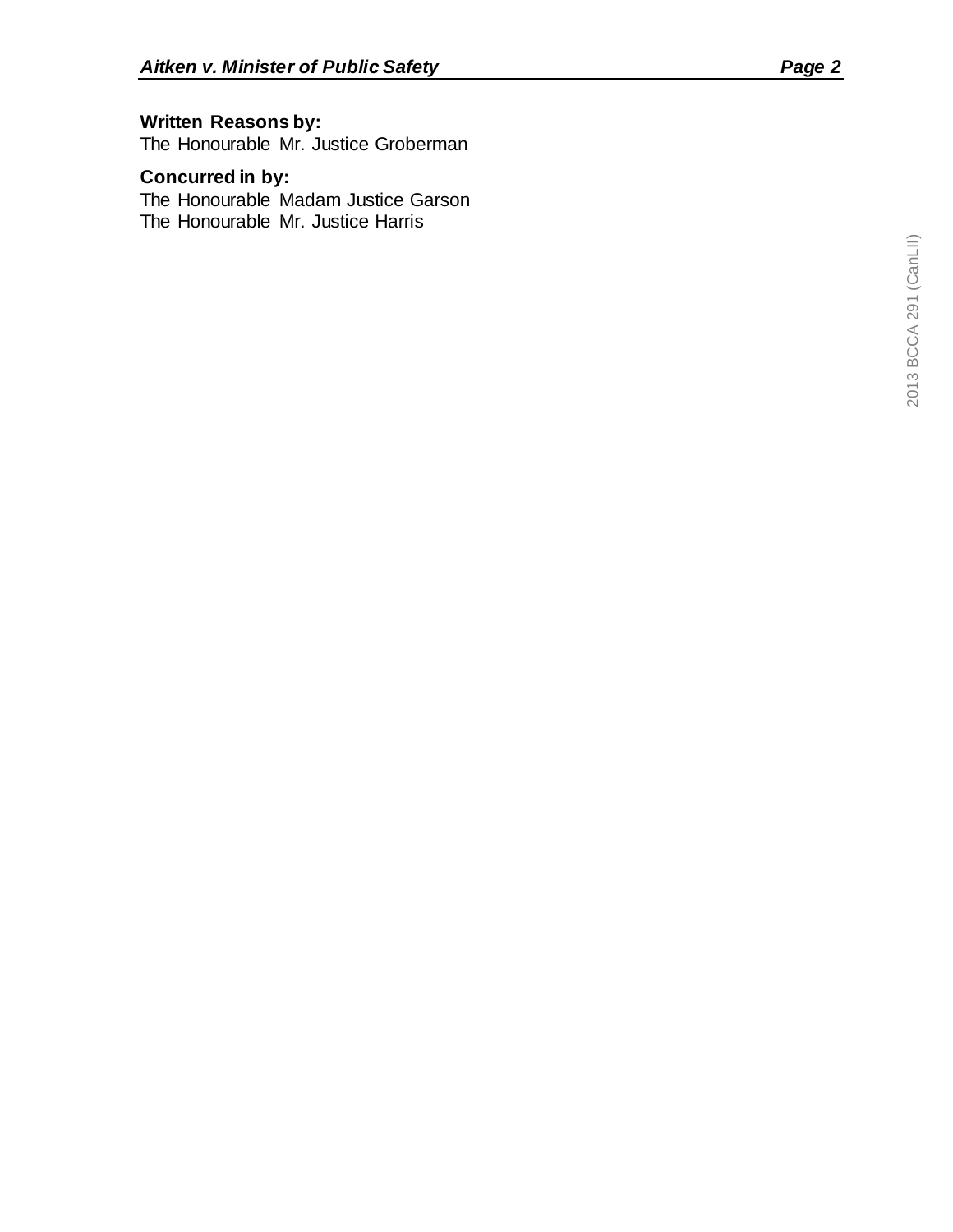## **Reasons for Judgment of the Honourable Mr. Justice Groberman:**

[1] The plaintiff was seriously injured while at work when the vehicle in which he was seated was hit by another vehicle. He alleges that the collision was caused, in part, by the RCMP, who were pursuing the vehicle that caused the collision. In this action, the plaintiff includes claims against the Minister of Public Safety and Solicitor General (the "Minister"). He sues under s. 11 of the *Police Act*, R.S.B.C. 1996, c. 367, which makes the Minister vicariously liable for the torts of provincial constables performing their duties. He also makes a direct claim against the Minister, contending that the Minister failed to formulate and implement a reasonable policy for police pursuits.

[2] The issue on this appeal is whether a provision of the *Workers Compensation Act*, R.S.B.C. 1996, c. 492 that bars actions by workers against employers applies to an action brought against the Minister in these circumstances.

## **Factual Background**

[3] In the early afternoon of November 8, 2004, William Bethell abducted his daughter from her school in Nanaimo. There was considerable concern that he might seriously harm or kill her, and the RCMP were dispatched to the school to intercept him. Unfortunately, when the police arrived, Mr. Bethell was in the process of placing his daughter in his van. The police attempted to block the van's exit from the parking lot, but Mr. Bethell evaded them by ramming another vehicle. The police pursued Mr. Bethell down Jingle Pot Road.

[4] Mr. Aitken was working as a landscaper that day, and was eating his lunch in a truck belonging to his employer that was parked on the side of the road near the intersection of Jingle Pot Road and East Wellington Road. A violent head-on collision occurred between Mr. Bethell's van and another vehicle, and one or both of the vehicles then struck the truck in which Mr. Aitken was sitting. Mr. Aitken was seriously injured.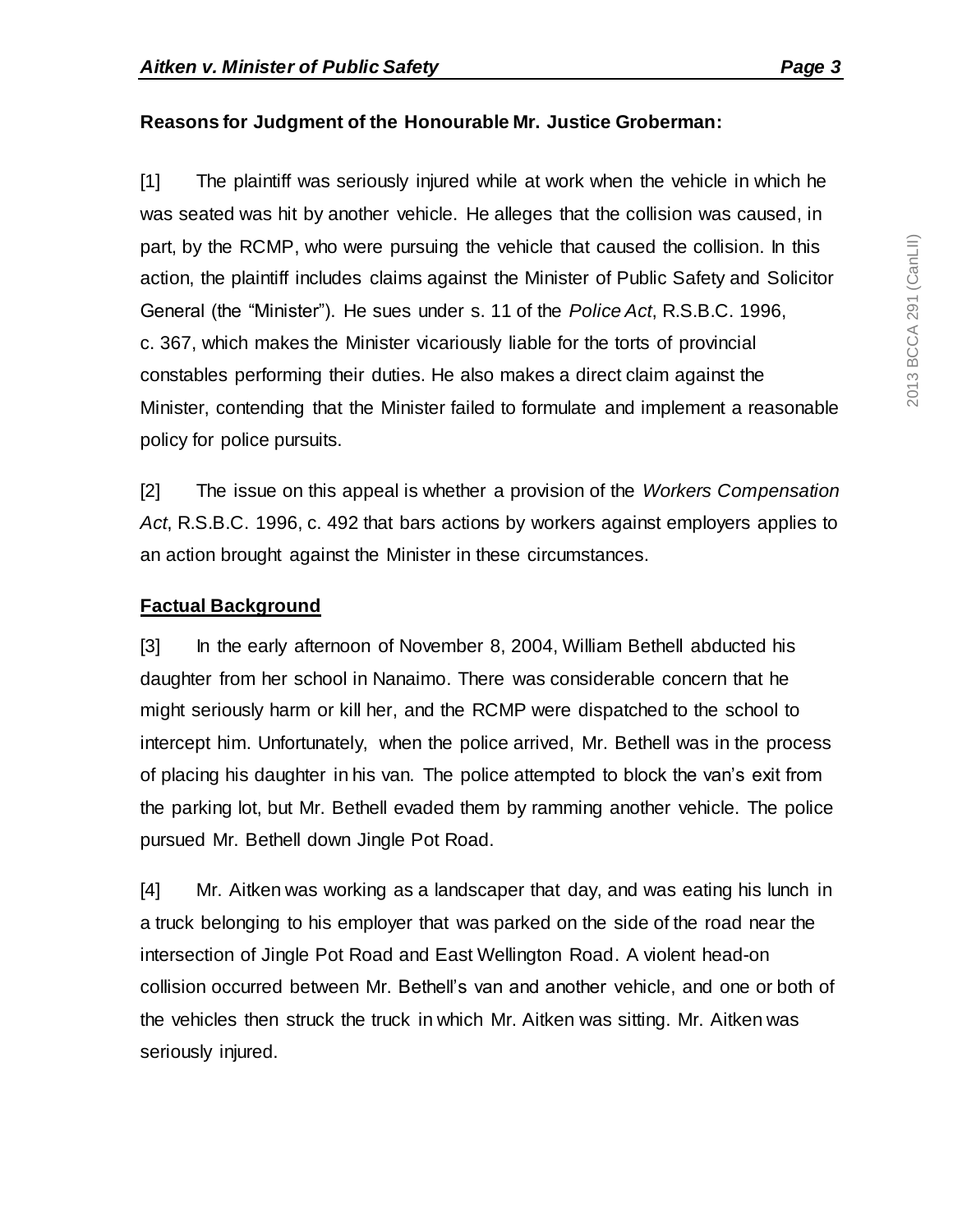[5] Mr. Aitken brought this action against Mr. Bethell's estate (Mr. Bethell was killed in the accident), two RCMP officers, a Nanaimo police dispatcher, and the Minister.

#### **The** *Workers Compensation Act*

[6] Part 1 of the *Workers Compensation Act* establishes a comprehensive system of compensation for workers injured in the course of their employment. As part of the scheme, s. 10(1) provides that the compensation regime replaces the right of a worker to sue an employer or another worker, and bars actions by workers against such persons. Section 10(2) preserves the right of a worker to sue other persons in respect of injuries:

10(1) The provisions of this Part are in lieu of any right and rights of action, statutory or otherwise, founded on a breach of duty of care or any other cause of action, whether that duty or cause of action is imposed by or arises by reason of law or contract, express or implied, to which a worker, dependant or member of the family of the worker is or may be entitled against the employer of the worker, or against any employer within the scope of this Part, or against any worker, in respect of any personal injury, disablement or death arising out of and in the course of employment and no action in respect of it lies. This provision applies only when the action or conduct of the employer, the employer's servant or agent, or the worker, which caused the breach of duty arose out of and in the course of employment within the scope of this Part.

(2) Where the cause of the injury, disablement or death of a worker is such that an action lies against some person, other than an employer or worker within the scope of this Part, the worker or dependant may claim compensation or may bring an action. If the worker or dependant elects to claim compensation, he or she must do so within 3 months of the occurrence of the injury or any longer period that the Board allows.

[7] Where a party alleges that s. 10(1) bars an action, questions may be referred to the Workers' Compensation Appeal Tribunal (the "WCAT") under s. 257 of the

*Act*:

257(1) Where an action is commenced based on

(b) a personal injury ….

…

the court or a party to the action may request the appeal tribunal to make a determination under subsection (2) and to certify that determination to the court.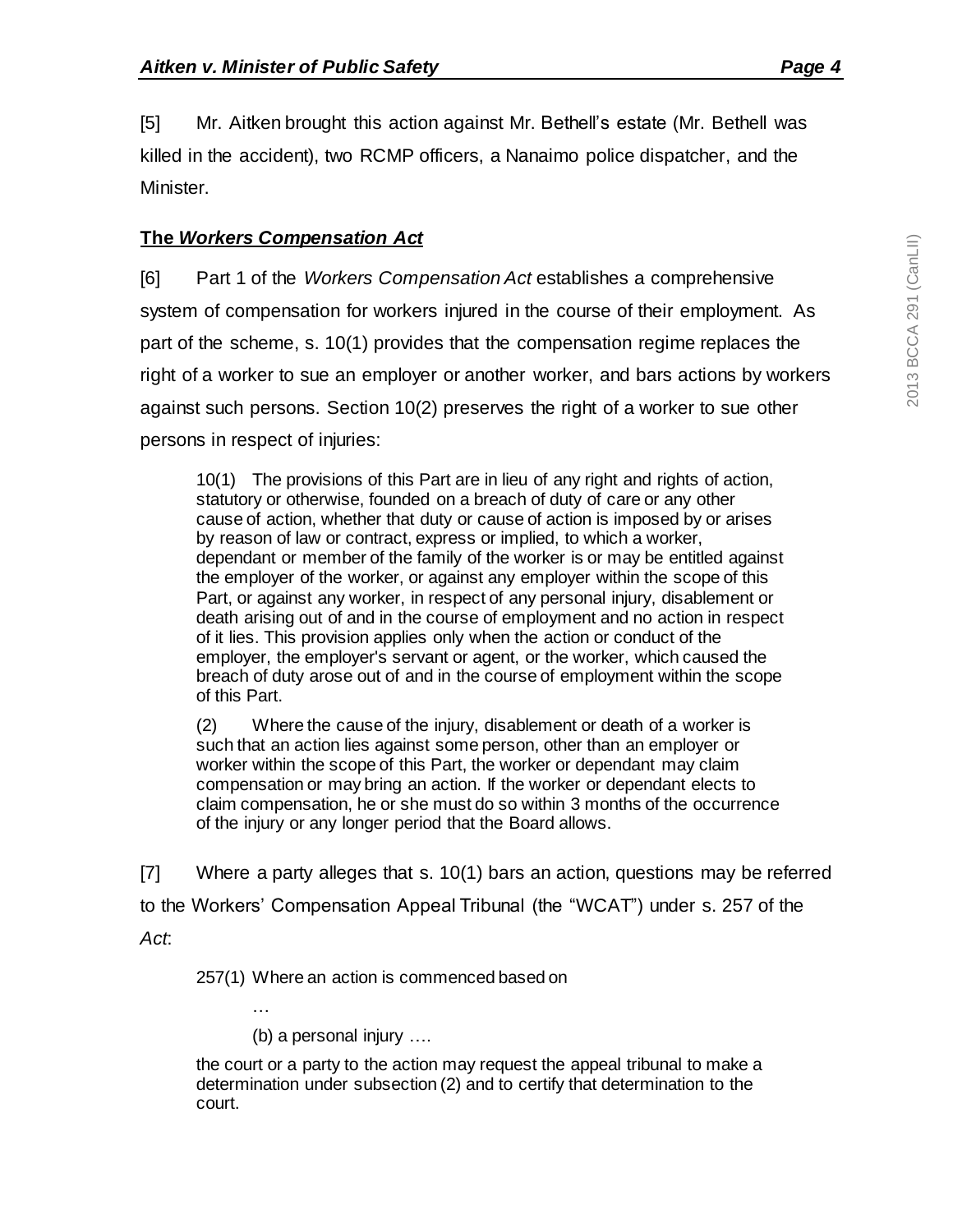(2) For the purposes of subsection (1), the appeal tribunal may determine any matter that is relevant to the action and within the Board's jurisdiction under this Act, including determining whether

(a) a person was, at the time the cause of action arose, a worker,

(b) the injury, disability or death of a worker arose out of, and in the course of, the worker's employment,

…, or

(d) an employer was, at the time the cause of action arose, engaged in an industry within the meaning of Part 1.

[8] Sections 254 and 255 of the *Act* are privative provisions that make the determinations of the WCAT final:

254 The appeal tribunal has exclusive jurisdiction to inquire into, hear and determine all those matters and questions of fact, law and discretion arising or required to be determined under this Part and to make any order permitted to be made, including the following:

…

(c) all matters that the appeal tribunal is requested to determine under section 257;

255(1) Any decision or action of the chair or the appeal tribunal under this Part is final and conclusive and is not open to question or review in any court.

(2) Proceedings by or before the chair or appeal tribunal under this Part must not

(a) be restrained by injunction, prohibition or other process or proceeding in any court, or

(b) be removed by certiorari or otherwise into any court.

[9] In this case, counsel for the plaintiff applied to the WCAT to make the

determinations. A vice-chair of the WCAT heard the matter, and certified that:

- 1. The Plaintiff, STEVEN AITKEN, was a worker within the meaning of Part 1 of the *Workers Compensation Act*.
- 2. The injuries suffered by the Plaintiff, STEVEN AITKEN, arose out of and in the course of his employment within the scope of Part 1 of the *Workers Compensation Act*.
- 3. [Mr. Aitken's employer] was an employer engaged in an industry within the meaning of Part 1 of the *Workers Compensation Act*.
- 4. The [dispatcher] was a worker within the meaning of Part 1 of the *Workers Compensation Act*.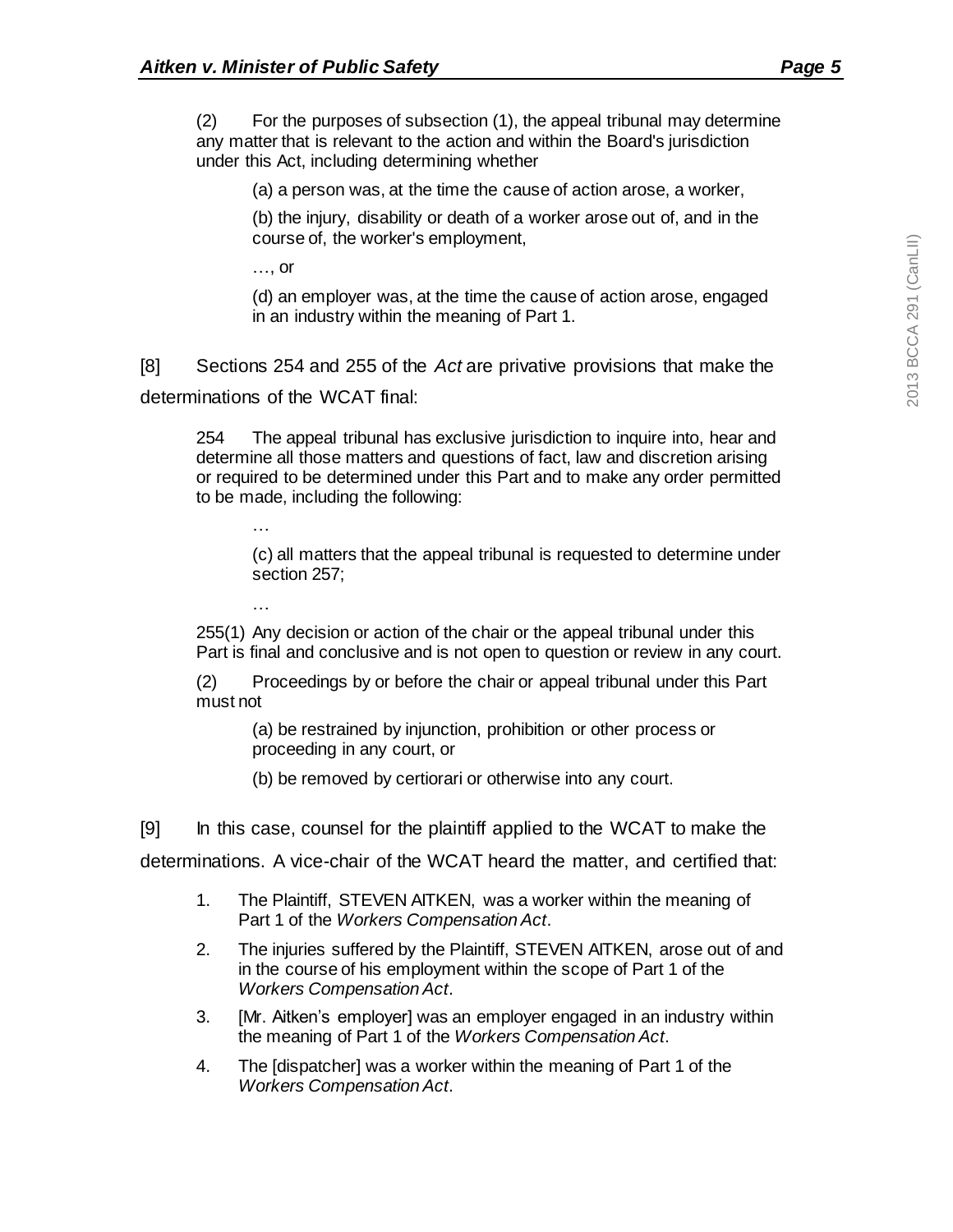- 5. Any action or conduct of the [dispatcher], which caused, the alleged breach of duty of care, arose out of and in the course of her employment within the scope of Part 1 of the *Workers Compensation Act.*
- 6. The CITY OF NANAIMO was an employer engaged in an Industry within the meaning of Part 1 of the *Workers Compensation Act*.
- 7. The Defendant, MINISTER OF PUBLIC SAFETY AND SOLICITOR GENERAL, was not an employer engaged in an industry within the meaning of Part 1 of the *Workers Compensation Act*.
- 8. The GOVERNMENT OF BRITISH COLUMBIA was an employer engaged in an industry within the meaning of Part 1 of the *Workers Compensation Act*.
- 9. Any action or conduct of the GOVERNMENT OF BRITISH COLUMBIA, or its servant or agent, which caused the alleged breach of duty of care, arose out of and in the course of employment within the scope of Part 1 of the *Workers Compensation Act*.

[10] As a result of these findings, the parties filed a consent dismissal order in respect of the claims against the dispatcher.

#### **The** *Police Act*

[11] The plaintiff also acknowledged that s. 21 of the *Police Act* applied to the claims against the two RCMP officers:

21(2) No action for damages lies against a police officer … for anything said or done or omitted to be said or done by him or her in the performance or intended performance of his or her duty or in the exercise of his or her power or for any alleged neglect or default in the performance or intended performance of his or her duty or exercise of his or her power.

[12] An application by the two officers seeking dismissal of the claim against them was, in the result, unopposed. The chambers judge granted an order dismissing the action as against the officers. The judge found, as well, that only one of the officers had been in any way involved in the events of November 8, 2004, and he dismissed the claim against the Minister insofar as it related to the other officer.

[13] The only subsisting claims in the action, then, are those against Mr. Bethell's estate and those that remain against the Minister.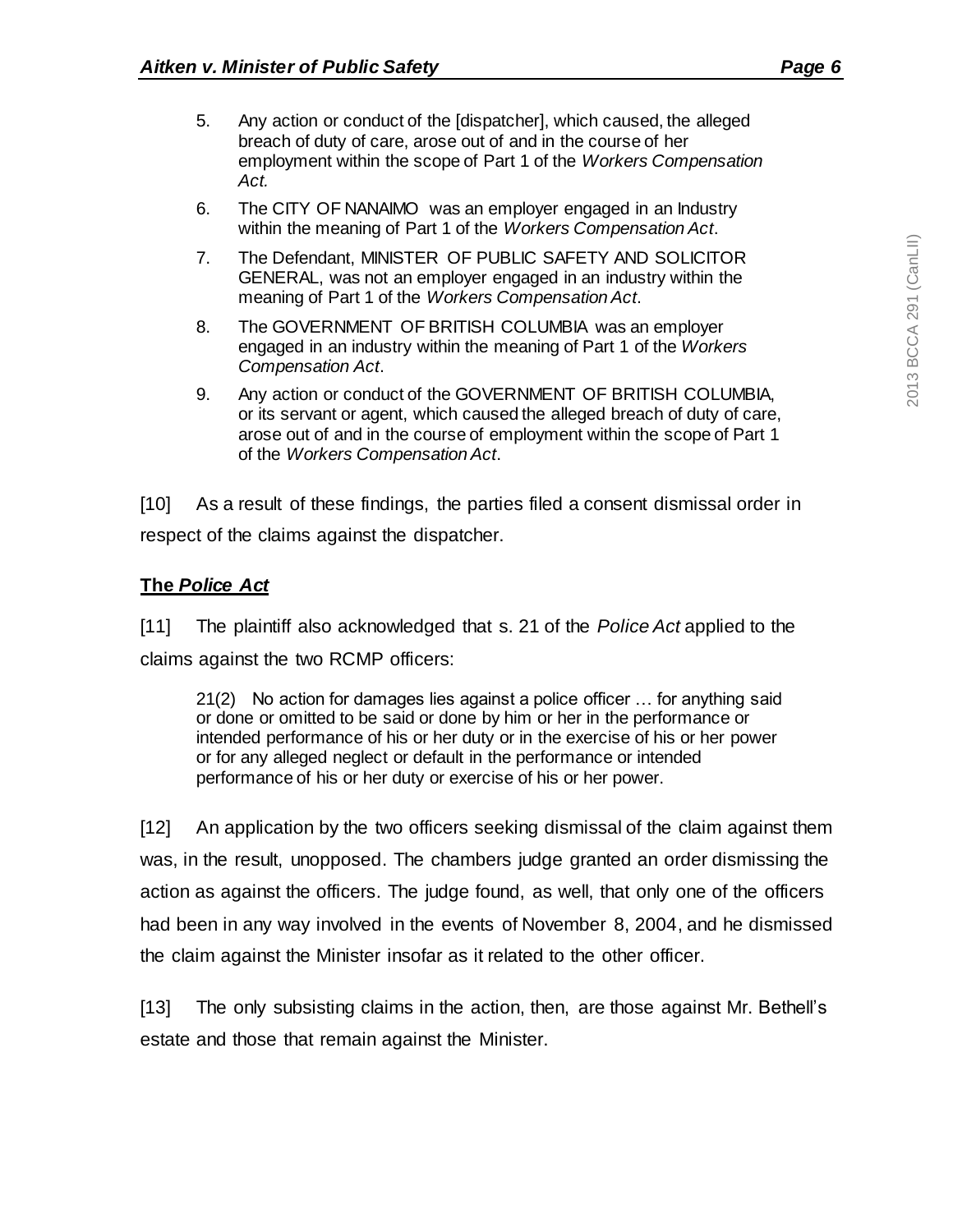[14] The remaining claims against the Minister are brought on two bases. First, it is contended that, under s. 11 of the *Police Act*, the Minister is vicariously liable for the torts of the RCMP officer who was involved in the pursuit:

11(1) The minister, on behalf of the government, is jointly and severally liable for torts committed by

(a) provincial constables … if the tort is committed in the performance of their duties ….

[15] Mr. Aitken also claims that the Minister is independently liable for the accident on the basis that the provincial policy on police pursuits was improper. While that claim has not been abandoned, counsel for Mr. Aitken advised the Court that it is not the major focus of the action. The argument, accordingly, has concentrated on the claim under s. 11 of the *Police Act*.

## **The Judgment Below**

[16] An application was made to have the claims against the Minister dismissed on the basis that s. 10(1) of the *Workers Compensation Act* was applicable. The Minister described the issue as being, "whether the statutory bar precludes a claim against the Minister." The judge, however, considered that to be, "too generalized" a description of the issue, and instead, at para. 44 of his decision, framed the issue by posing three questions:

a) Has the question of whether the Minister is an employer within the meaning of s. 10(1) of the *Workers Compensation Act* been conclusively determined against the Minister by WCAT?

b) If not, then does the court have jurisdiction to determine whether the Minister is an employer for the purpose of s. 10(1) of the Act on a ground not decided by WCAT, or is that question within the exclusive jurisdiction of WCAT?

c) If the court has jurisdiction to decide the issue, then is the Minister an employer for the purpose of s. 10(1) of the Act, by reason of his powers and duties under the *Police Act*, and by reason of him (or the "office" of the Minister) being the designate or the agent of the government?

[17] Not surprisingly, in view of the privative provisions in the *Workers Compensation Act*, the judge found that the WCAT had conclusively determined that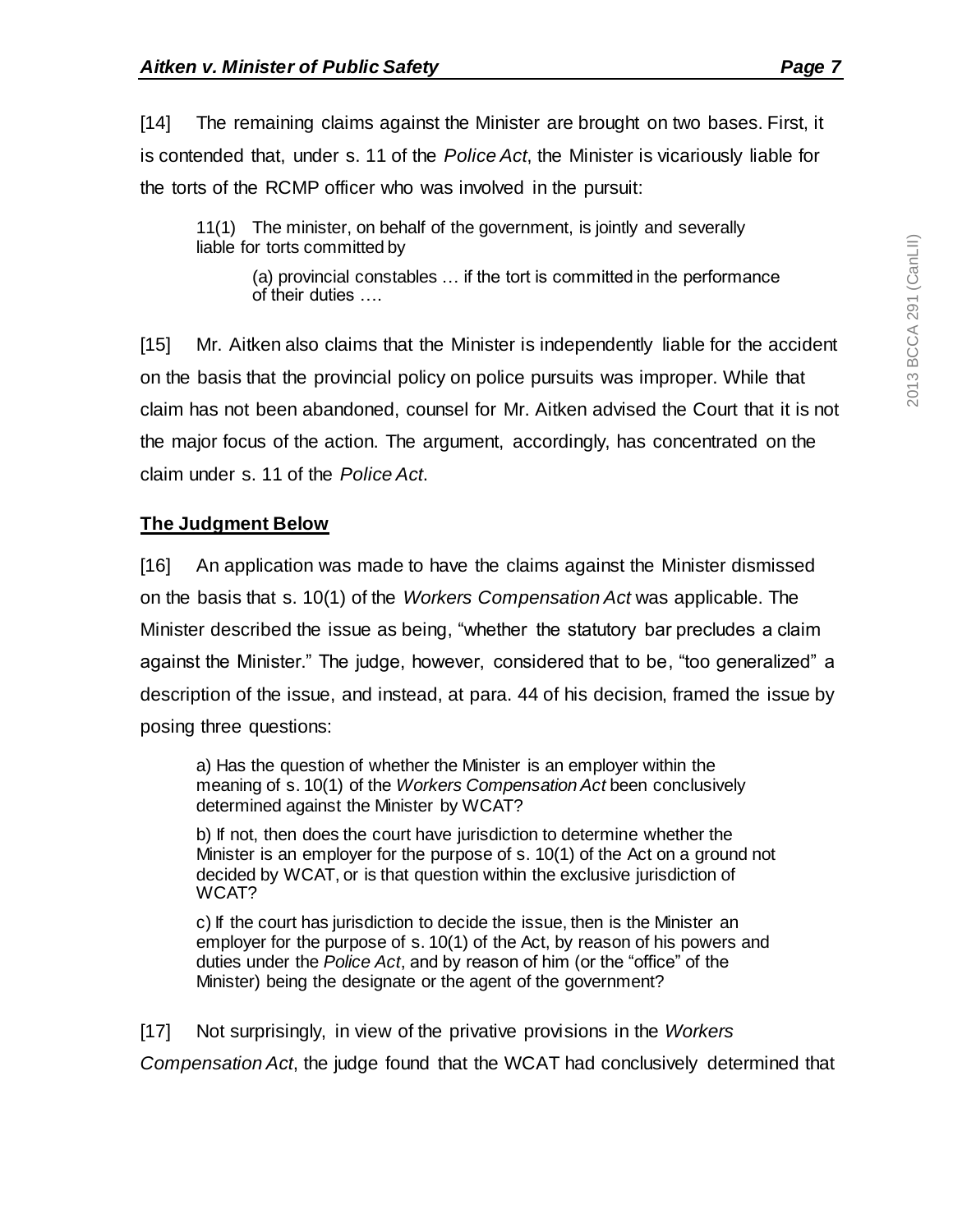the Minister was not an employer within the meaning of s. 10(1) of the *Workers* 

*Compensation Act*. He went on to hold that that finding was decisive:

[52] The logical effect of WCAT's finding on the plaintiff's action is that his action against the Minister is not barred by s. 10(1) of the Act.

[53] My conclusion on the first issue is that the court would be entrenching on the exclusive jurisdiction of WCAT if it embarked on an inquiry to determine whether the Minister had a status that WCAT has decided he did not have. Because the certificate has been filed, such an inquiry would also infringe the rule against entertaining an appeal from a judgment of this court.

[18] The judge found, further, that because the Minister, and not the Crown, was the appropriate defendant under s. 11 of the *Police Act*, the bar could not apply:

[81] If the plaintiff had sued the Government of British Columbia (which would have to be named as "Her Majesty the Queen in Right of the Province of British Columbia": s. 7 of the *Crown Proceedings Act*), the finding of WCAT that the government was an employer within the meaning of the *Workers Compensation Act* could have the legal effect of entitling the government to the statutory bar in s. 10 of the Act (but only if the conduct of the government, or its servant or agent, was a cause of the injury, and that conduct "arose out of and in the course of employment"). But the plaintiff has not sued the government, nor could he have sued the government, in my opinion. I am not persuaded that the Minister should be accorded the status of an employer for the purpose of s. 10(1) of the Act, simply because the government is an employer and because the Minister is the designate, or is the agent of, the government for the purposes of the *Police Act*.

## **Was the Issue Determined by the WCAT?**

[19] I am of the view that the judge erred in finding that the WCAT had effectively decided the issue of whether s. 10(1) of the *Workers Compensation Act* bars the action. While the WCAT had determined that the Minister was not *per se* an employer under the *Act*, it had not gone so far as to determine that the statutory bar was inapplicable. It rightly left that determination to the courts.

[20] In *Hunt v. T & N, plc* (1994), 96 B.C.L.R. (2d) 300 (B.C.S.C.), Thackray J. (as he then was), discussed the relationship between the jurisdiction of the Workers' Compensation Board and that of the courts in determining whether the statutory bar is applicable. He said:

[11] The foundation upon which the statutory bar determination rests is within the exclusive jurisdiction of the Board. Section 96 [a provision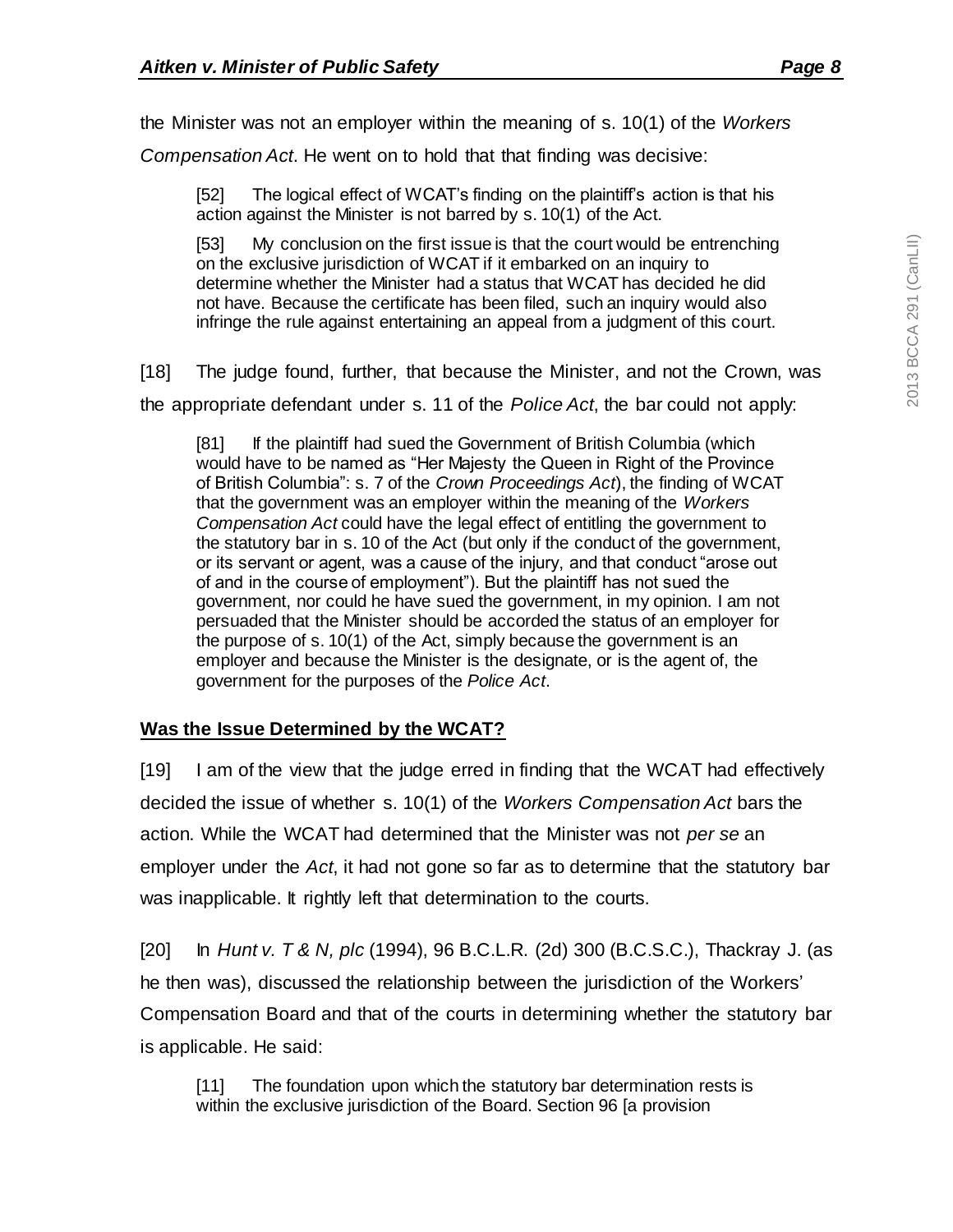corresponding to the current s. 254] provides that it is within the exclusive jurisdiction of the Board to determine whether persons are workers or employers within Pt. 1 of the *Act*.

[12] If at trial these matters, and others within s. 96, need to be determined then the court would have no alternative but to request such a determination by the Board. The Board is then required by s. 11 [a provision corresponding to the current s. 257] to make the determination and pursuant to s. 96 it is *only* the Board that may make this determination.

…

[17] There may be cases where the court's function of answering the ultimate issue of a statute bar will require findings beyond those matters over which the Board has exclusive jurisdiction …. [W]here the issue, as here, is based solely on a determination of the employer/employee relationship, this court's function will be limited to pronouncing the legal result of the Board's determination.

[21] There have been changes to the administrative structure of the Workers'

Compensation Board and related tribunals since *Hunt* such that the former

jurisdiction of the Board to make certain determinations is now vested in the WCAT.

The WCAT, in making its determinations in this case, was conscious of the limits of

its jurisdiction. At p. 27 of its decision (WCAT-2008-01834), it said:

Counsel for the Minister does not argue that the Minister is an employer (or a worker), in his own right. Rather, the argument is that the Government is an employer. Accordingly, the Minister should similarly be accorded the status of an employer, so that the Minister can claim the protection of the section 10 bar to a legal action. It seems to me that the submissions of counsel for the Minister are concerned with the effect of the WCAT certification for the legal action, rather than being restricted to questions as to the status of the parties.… I consider that WCAT must be mindful of the limits of its jurisdiction under the Act, and to refrain from addressing questions which may be reserved to the courts.

[22] After finding that the Minister was not an employer and that the government of British Columbia was an employer under the *Act*, the WCAT continued at p. 28:

I would comment, by way of *obiter dicta* which is not necessary to my decision, that it appears that the thrust of the argument by counsel for the Minister is that the Minister should be equated with the Government. It appears to me that such an argument is more properly considered by the court than by WCAT, given the limitations on WCAT's jurisdiction. I appreciate that an ambiguity arises in relation to the finding that any action or conduct of the Government, or its servant or agent, which caused the alleged breach of duty of care, arose out of and in the course of employment within the scope of Part 1 of the Act. Obviously, this finding can only refer to action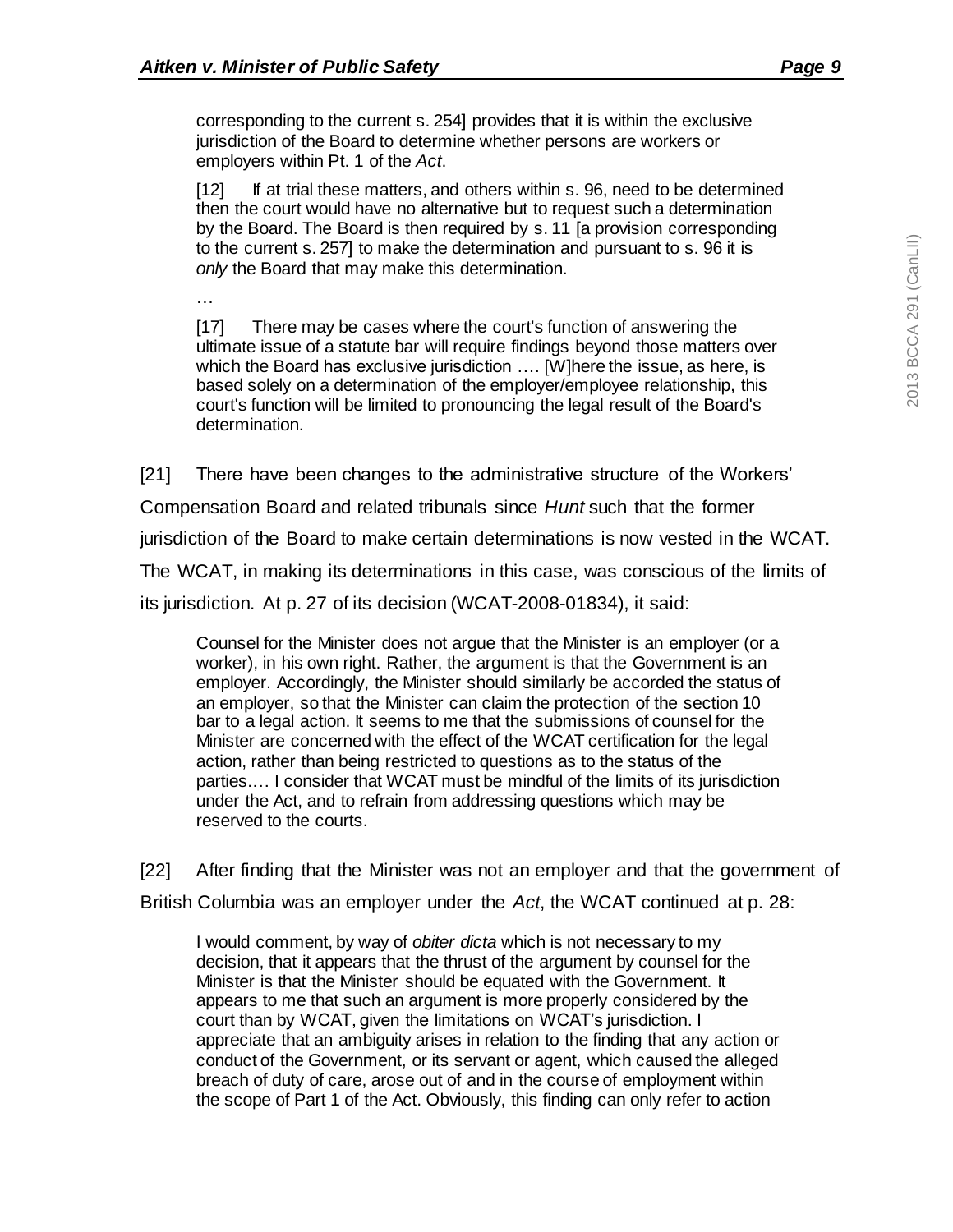or conduct of the employer, or a worker, in connection with a relationship of employment within the scope of Part 1 of the Act, and the Minister is neither a worker nor an employer in his own right. In relation to the question as to the role of the Minister as a putative agent of the Government, this would appear to get back to the question as to whether the Minister should be equated with the Government for the purpose of considering the effect of the section 10 bar to a legal action. It seems to me that this issue is one which would be within the jurisdiction of the court to address.

[23] The tribunal, then, was careful to emphasize that its determination that the Minister was not an employer was not intended to amount to a finding that the statutory bar was inapplicable. It expressly recognized that that was a question for the court.

#### **Interpreting s. 11 of the** *Police Act*

[24] In my opinion, the judge erred in finding that because the Minister is the named defendant in this action, and because the Minister is not, *per se*, an employer under the *Act*, the statutory bar is inapplicable.

[25] When a claim is brought under s. 11 of the *Police Act*, the Minister is named "on behalf of the government". The Minister is a mere nominal defendant; the claim is one that is brought against the government of British Columbia.

[26] The naming of the Minister as a defendant is a statutorily-mandated anachronism. In order to explain the language of s. 11, it is necessary to trace the history of police liability in tort, and the history of the *Police Act*.

[27] It is well-established that police officers must, in the execution of their duties, have a high degree of independence from government. That independence was seen as a reason not to impose vicariously liability for their torts on the municipalities that employed them: *Fisher v. Oldham*, [1930] 2 K.B. 364. While police officers were seen as acting directly on behalf of the Crown, courts were also reluctant to treat them as mere employees of the Crown – see, for example, *A.G. for New South Wales v. Perpetual Insurance Trustee Co. Ltd.*, [1955] A.C. 457 and *Friedmann v. A.G.B.C.* (1985), 64 B.C.L.R. 335.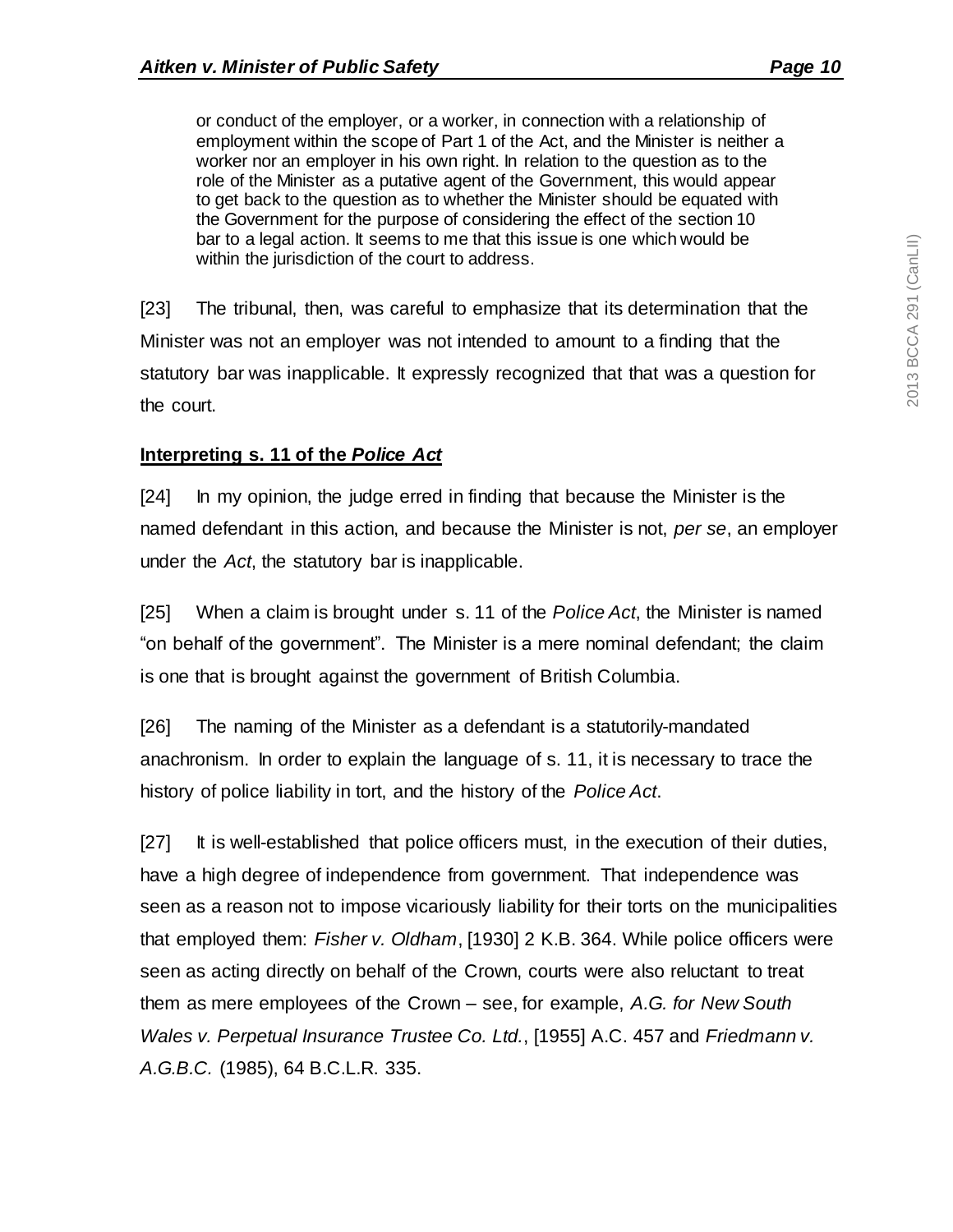[28] Absent statutory reform, a person who was injured by the tort of a police officer could sue only the officer. No entity was subject to vicarious liability for those torts. By 1964, the law had been modified in England, with s. 48 of the *Police Act 1964* (c. 48) making the chief constable of a police force vicariously liable for the torts of officers acting in the performance or purported performance of their functions. Reform came later in Canada, though it was widely seen as necessary: see, for example, Lorne Giroux, "Municipal Liability for Police Torts in the Province of Quebec" (1970) 11:3 Les Cahiers de droit, 407.

[29] The predecessor of s. 11 of the B.C. *Police Act* was first enacted as s. 53 of the *Police Act*, S.B.C. 1974, c. 64 (the "1974 *Police Act*"). It was in virtually the same terms as the current provision. Another provision of that statute made municipalities jointly and severally liable for the torts of municipal police officers.

[30] It would have been cumbersome, when the 1974 *Police Act* was passed, to make the government of British Columbia vicariously liable for the torts of provincial police officers. At that time, the *Crown Procedure Act*, R.S.B.C. 1960, c. 89 governed lawsuits against the Crown. A person who wished to sue the Crown was required to first obtain the Crown's permission to do so, by seeking a fiat. The practice was that fiats would be denied in tort cases (see Law Reform Commission of B.C. Working Paper No. 7 – "Legal Position of the Crown", 1972).

[31] While the *Crown Proceedings Act*, S.B.C. 1974, c. 24, enacted in the same legislative session as the 1974 *Police Act*, reformed the procedure for claims against the Crown and opened the way for the making of tort claims, it was not retroactive. Section 16(2) of the *Crown Proceedings Act* provided that, for claims that arose before it came into force, the *Crown Procedure Act* continued to apply (see *Arishenkoff v. British Columbia*, 2005 BCCA 481 for a discussion of issues relating to the transition between the two regimes).

[32] While s. 53 of the 1974 *Police Act* was not, as it turned out, brought into force until April 30, 1975, some months after the *Crown Proceedings Act*, it appears that the intention was for the vicarious liability provisions of the *Police Act* to have effect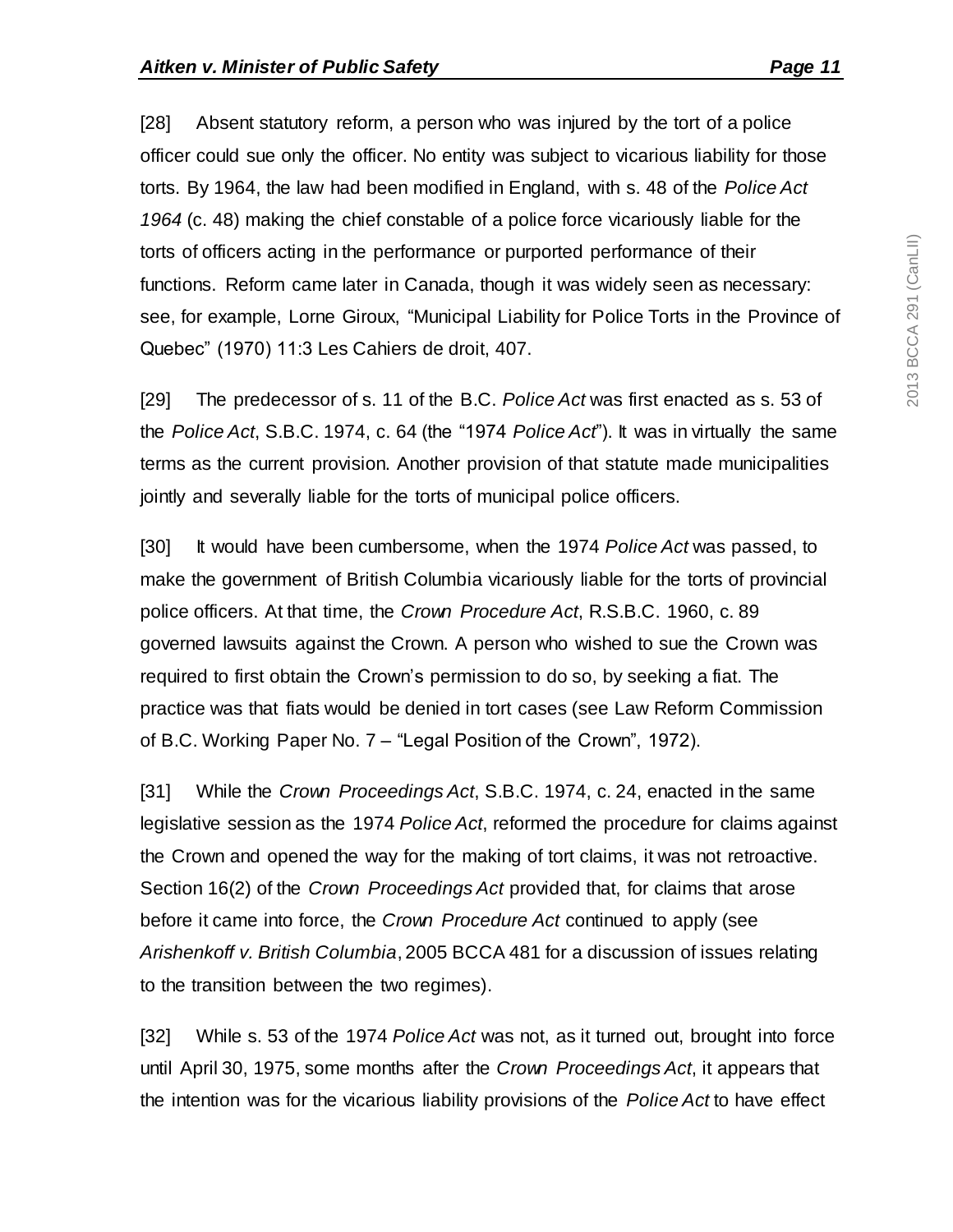for torts committed after July 1, 1974 (see s. 57 of the 1974 *Police Act*), a date one month prior to the coming into force of the *Crown Proceedings Act*.

[33] The mechanism for making a claim against the Crown in s. 53 of the *Police Act* – that of naming the Minister "on behalf of the Crown in right of the Province" – appears to have been designed to avoid the difficulties in making tort claims directly against the Crown. By making the Minister the nominal defendant "on behalf of the Crown", the statute avoided the difficulties and uncertainties of the *Crown Procedure Act*. That mechanism has long outlived its usefulness. There is, now, no difficulty in bringing an action directly against the Crown. Requiring the Minister to be named as a defendant has led to significant confusion (see, for example, *Hill v. Hurst*, 2001 BCSC 1191 and *Sulz v. British Columbia (Minister of Public Safety and Solicitor General)*, 2006 BCCA 582).

[34] It is unfortunate that s. 11 of the *Police Act* has not undergone modification since its original enactment. The requirement of the statute that a claim be brought against the Minister on behalf of the Crown, rather than against the Crown directly, no longer has a rationale. The section is also confusing in that it describes the Minister as being "jointly and severally" liable for the torts of provincial constables. While that language was accurate when it was included in the 1974 *Police Act*, it ceased to be accurate when the statute was repealed and replaced by the *Police Act*, S.B.C. 1988, c. 53. The 1988 statute included a provision absolving constables from personal liability for torts committed in the purported performance of their duties. Thus, there is generally no one with whom the Crown can be said to be "jointly and severally liable".

[35] While the language of a statute is, of course, a matter for the legislature, I would respectfully suggest that s. 11 ought to be reviewed with a view to eliminating the anachronisms that pervade the section.

[36] The issue before us – that of whether s. 10(1) of the *Workers Compensation Act* bars the action against the Minister – turns on the identity of the true defendant in the action. In my view, the statute's interposition of the Minister as a nominal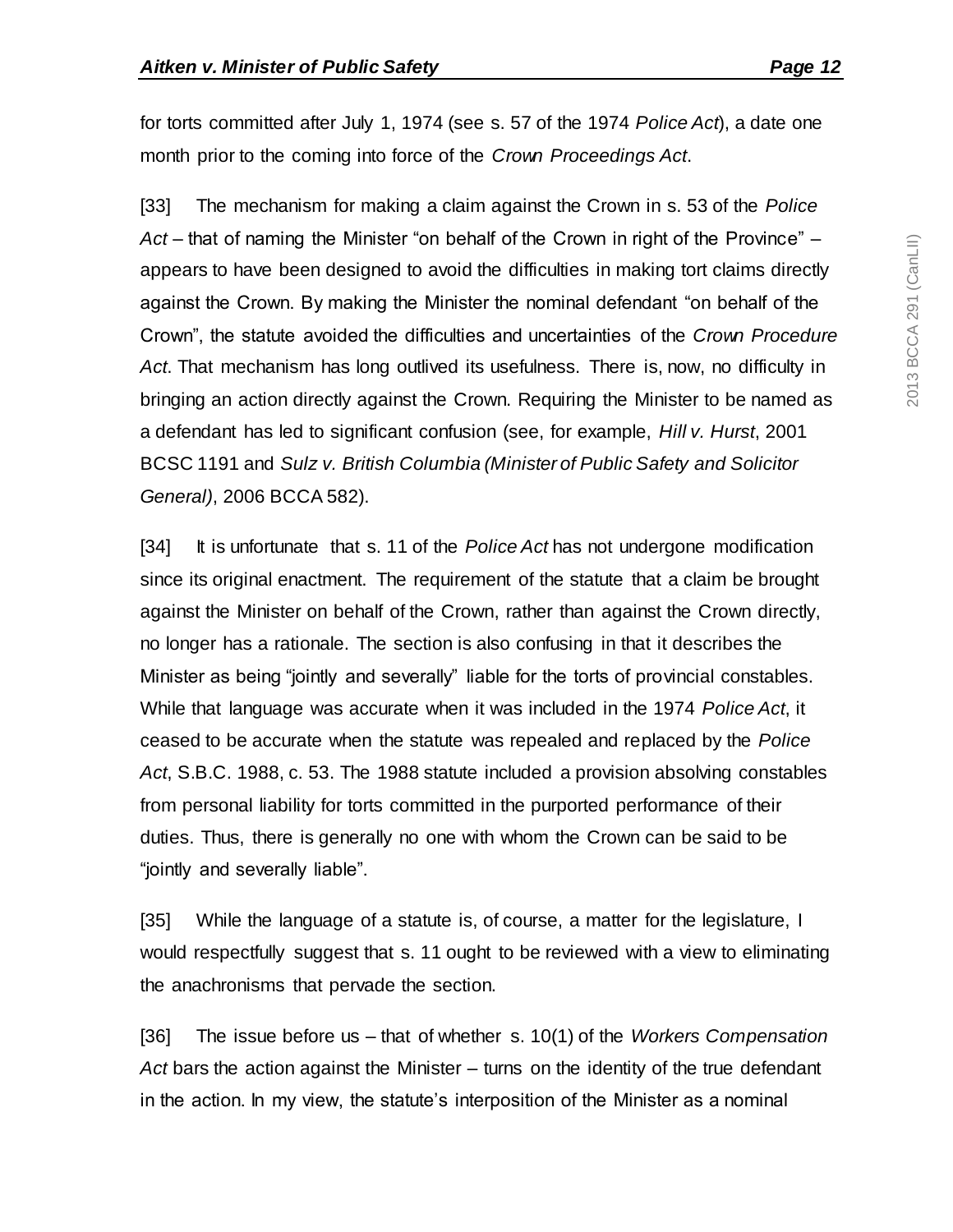defendant does not alter the fundamental nature of the claim – it is the Crown that is vicariously liable for the torts of members of the provincial police force. As the Crown is an "employer", s. 10(1) serves to bar an action under s. 11 of the *Police Act* where the injured party is a worker.

[37] The certified findings of the WCAT establish the facts necessary for the Court to determine that the claim under s. 11 is barred by s. 10(1) of the *Workers Compensation Act*: The plaintiff was a worker under Part 1 of the *Workers Compensation Act*; his injuries arose out of and in the course of his employment; the Crown was an employer engaged in an industry within the meaning of Part 1 of the *Workers Compensation Act*; and any conduct of the Crown or the RCMP constable (the Crown's agent), which caused the alleged breach of duty of care arose out of and in the course of employment.

## **The 'Direct' Claim Against the Minister**

[38] The only remaining question on this appeal is whether the statutory bar applies, as well, to Mr. Aitken's claim that the Minister is responsible for failing to formulate and implement a reasonable policy for police pursuits. As I have indicated, this direct claim has, to date, not been the primary focus of the litigation.

[39] It does not appear to me that the claim is one that can be properly pursued against the Minister. Any responsibility that the Minister may have is a responsibility arising in the Minister's official capacity, and is a responsibility owed to the Crown in right of the Province. If the plaintiff has a cause of action against a person for negligent policy-formulation and implementation (an issue on which I express no opinion), the claim must be one against the Crown rather than against the Minister. The statutory bar would apply to such a claim.

## **Section 11 of the** *Crown Proceeding Act*

[40] While the parties have not specifically referred to s. 11 of the *Crown Proceeding Act*, R.S.B.C. 1996, c. 89 in their arguments, it may provide an